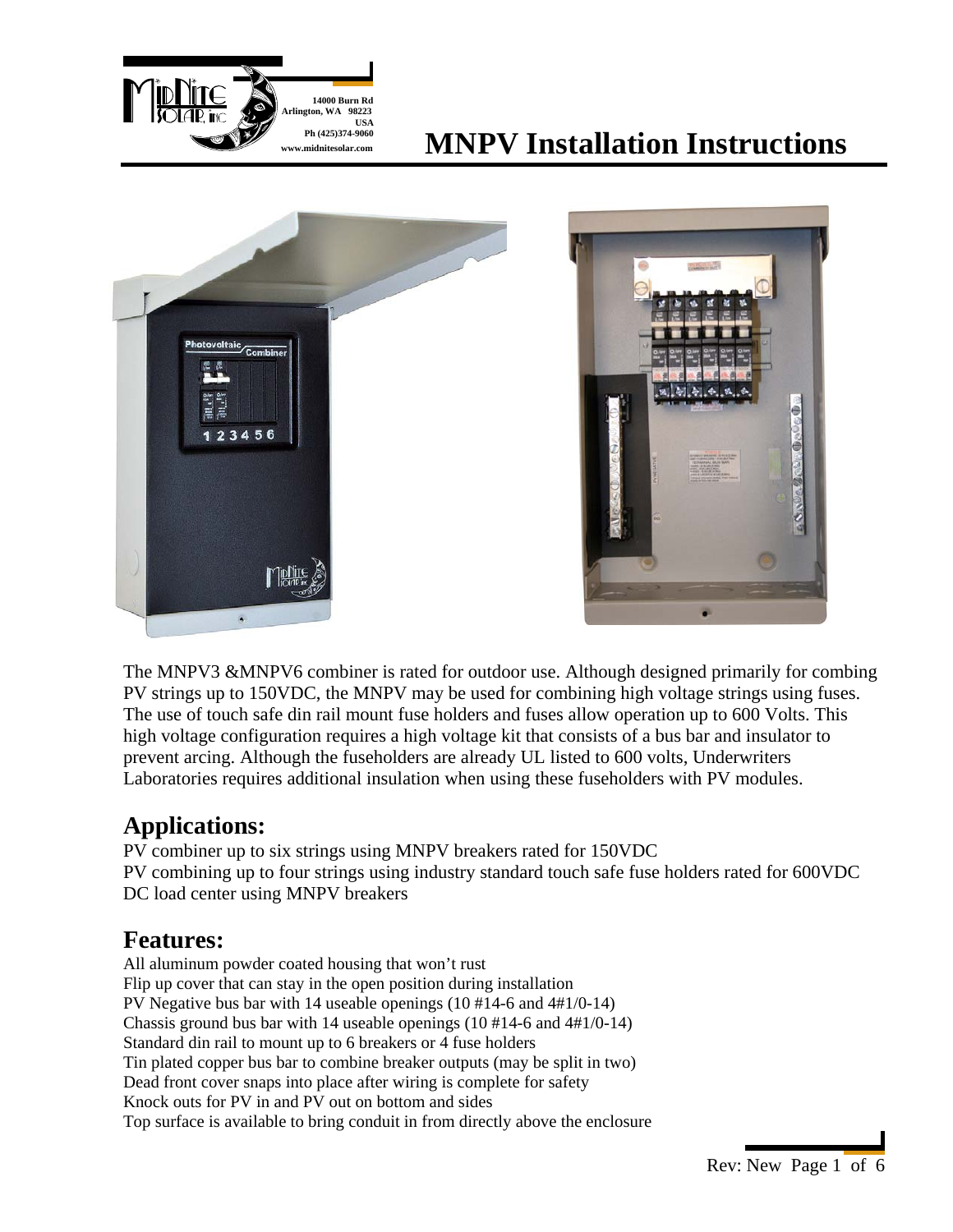#### **Note: The plastic dead front fits very tight. You must pull the cover off in order to remove the dead front.**

The installation of a PV combiner is fairly straight forward. Select the location to install your combiner first. Some systems have the PV modules located close to the inverters and or battery system. If this is the case, you can elect to mount the MNPV inside and run each PV string down to the MNPV inside the house. This is convenient for trouble shooting and upgrading. For longer runs the combiner will be mounted outdoors on the pole for pole mounted PV arrays or similar mounting for rack mounted arrays. The combiner can be mounted in the vertical position or slanted backwards to accommodate up to a 3/12 roof pitch. All unused holes should be blocked using RTV sealant or some similar goop in order to keep rain and bugs out of the enclosure. It is very common for critters to enter through an unused mounting hole and take up roost. They will eventually degrade the performance of your system to say nothing of the yuk factor upon discovery of their nest.

The following dimensioned drawings show the location and size of knockouts available on the MNPV3&6 enclosure. Note that on the MNPV6 the center bottom knock out is sized for a  $1\frac{1}{2}$ " conduit adapter. The bottom left has two knock outs for <sup>3</sup>/4" conduit and the bottom right has four <sup>1</sup>/2" knock outs. The left and right side each have a  $\frac{1}{2}$  knock out for either wire entry or for lightning arrestors. Do not use the side knockouts outdoors. Rain may get on terminal busbars.



MNPV3 Bottom conduit locations and sizes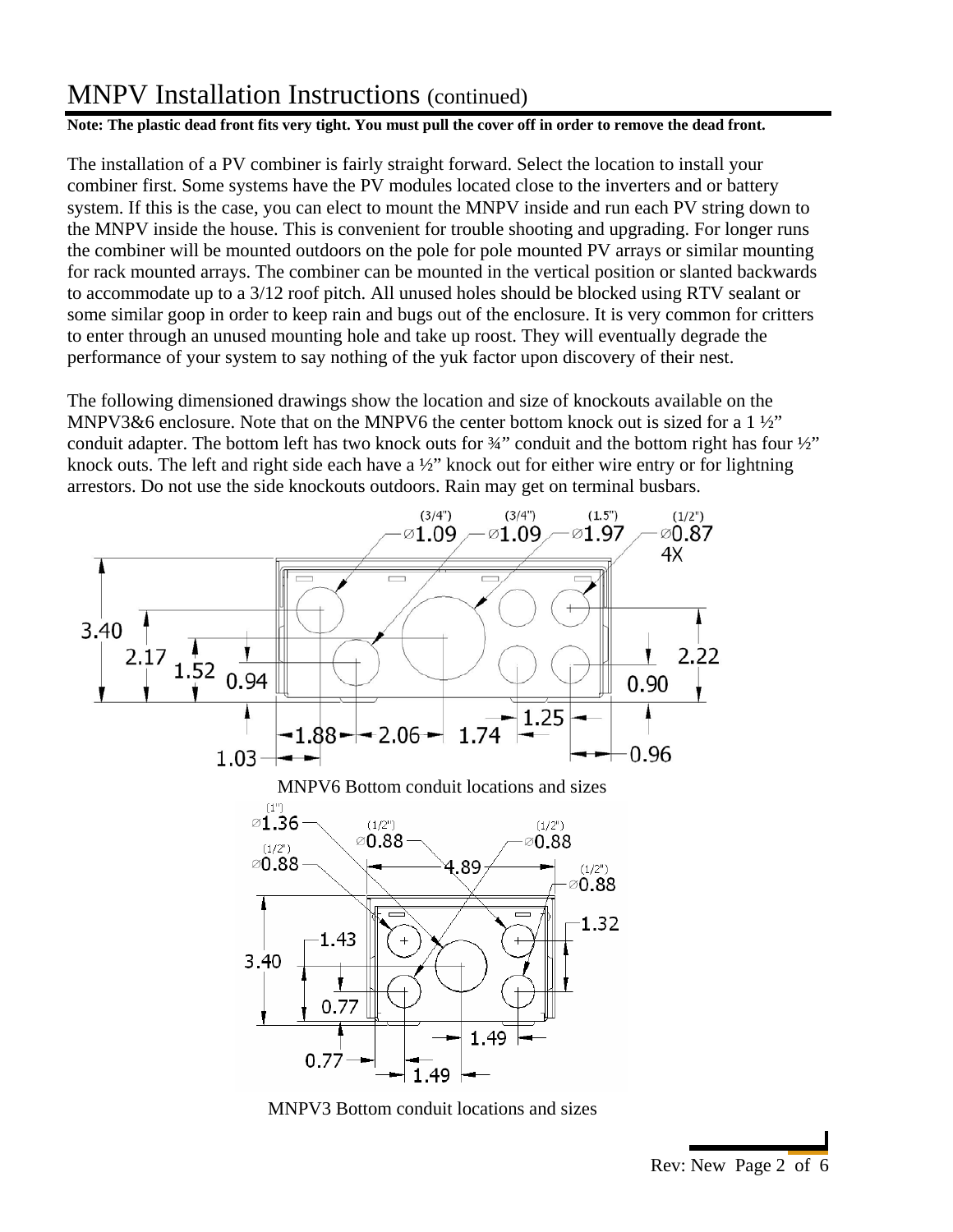

The MNPV6 enclosure can be split into two sections. This is sometimes done in 12 and 24V systems where more controllers are required for additional power. For instance in a 24 volt system using the MX60 charge controller, you are limited to about 1600 watts of PV per controller. If using Kyocera KC130 modules, you can make three strings of 4 modules in series. This adds up to 1560 watts per controller. That is a good match of PV vs. controller capability. The MNPV3 can accommodate this arrangement directly, but the MNPV6 can accommodate two of these systems, thus saving wiring, space and money. See the following figure on splitting the busbar into two systems.



When selecting breakers for use with the MidNite combiners, first check with the PV manufacturer to determine the proper "series fuse". The term fuse is used even though you are probably using breakers. This is a carry over from UL terminology.

Rev: New Page 3 of 6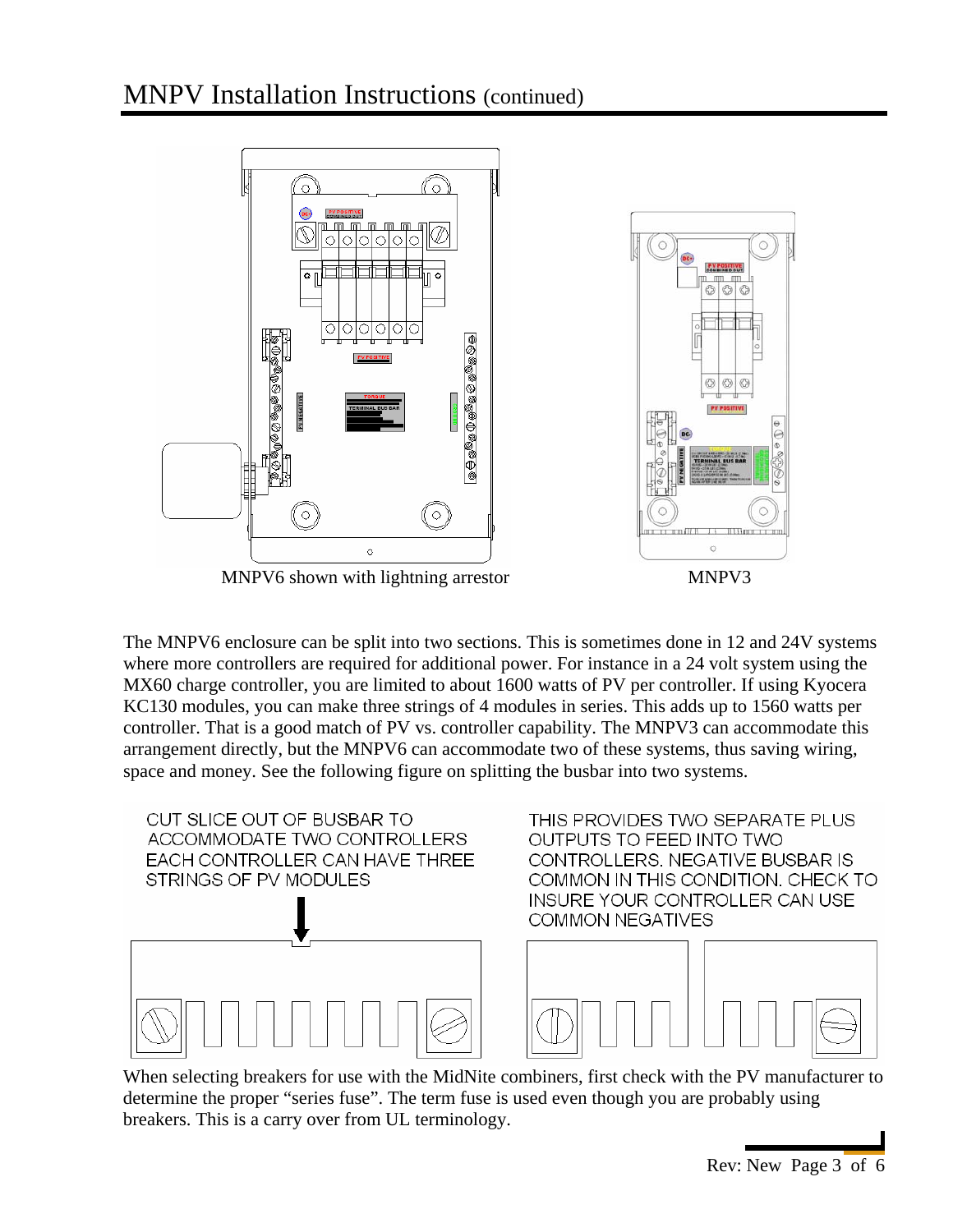MidNite Solar offers PV combiner breakers rated up to **150VDC**. They come in these amp ratings. 10, 15, 20, 30 and 63. Other sizes are available on special order. Part numbers for breakers are as follows: MNEPV10, MNEPV15, MNEPV20, MNEPV30 AND MNEPV63

The MidNite MNPV6 can also utilize touch safe fuse holders and fuses rated for up to 600 volts DC for high voltage strings. The MNPV6 comes with a special busbar that has four legs to accommodate four of these USM1 type fuse holders made by Ferraz Shawmut.



USM1 Fuse touch safe fuse holder 3-079-1 Busbar, Fuse Holder



The following wiring diagrams are intended to help you decide which type of combiner installation to do.

There are numerous ways to hook up a PV array. There are no "best" or "correct" ways to accomplish this. They all have merit. For instance if the battery bank is 24 volts and you have six 24 volt PV modules, what would be the best way to wire them? For this installation we will assume an MX60 or similar charge controller that allows the freedom to change PV array voltages.

1. This array could have all 6 panels hooked in parallel using the MNPV6 combiner and 6 MNEPV15 breakers. This array would be ok if situated close to the battery bank. It requires larger wires than higher voltage arrays, but has the advantage of temporarily directly connection to the battery bank in case the controller fails. You can also substitute a PWM controller for the MPPT in the event it becomes necessary.

2. The array could be wired in three strings of two panels in series for a 48 volt nominal array. This is a very common installation and could be made in the MNPV3 with 3 breakers. This hook up is safe from a cold VOC standpoint, but you cannot directly connect it to the battery bank. You cannot easily hook up a PWM controller either. If the PV array is between 30 and 100 feet from the battery bank, this hook up may offer the best power production.

3. The array could also be hooked up in two strings of three modules in series. The MNPV3 and two breakers will accommodate this array. You have room to grow this system without adding another combiner if only three more modules are added later. Combiners can also be combined for additional power, so if six modules or more get added later, you can simply add an additional MNPV3. When putting three 24 V modules in series you must pay attention to VOC during cold spells so that you do not over voltage the controller. MidNite Solar breakers are all rated for 150 volts DC which is higher than any present MPPT controller (2006). This configuration works very well especially when the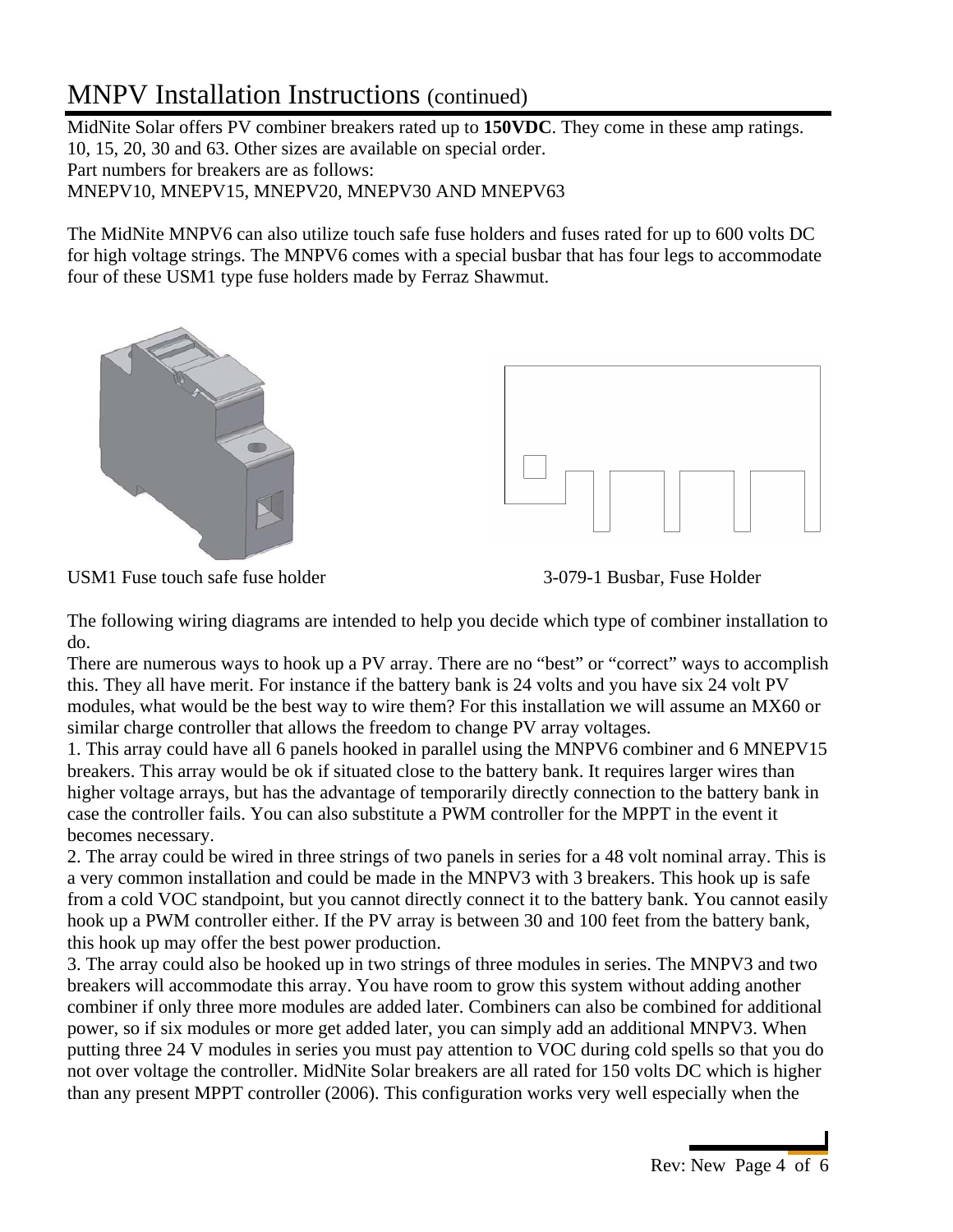array is far away from the battery bank. You can sometimes save enough money on reduced wire size to pay for an MPPT charge controller.





To remove the dead front: Remove the outer cover by pulling straight out when opened. The dead front will then come out easily.